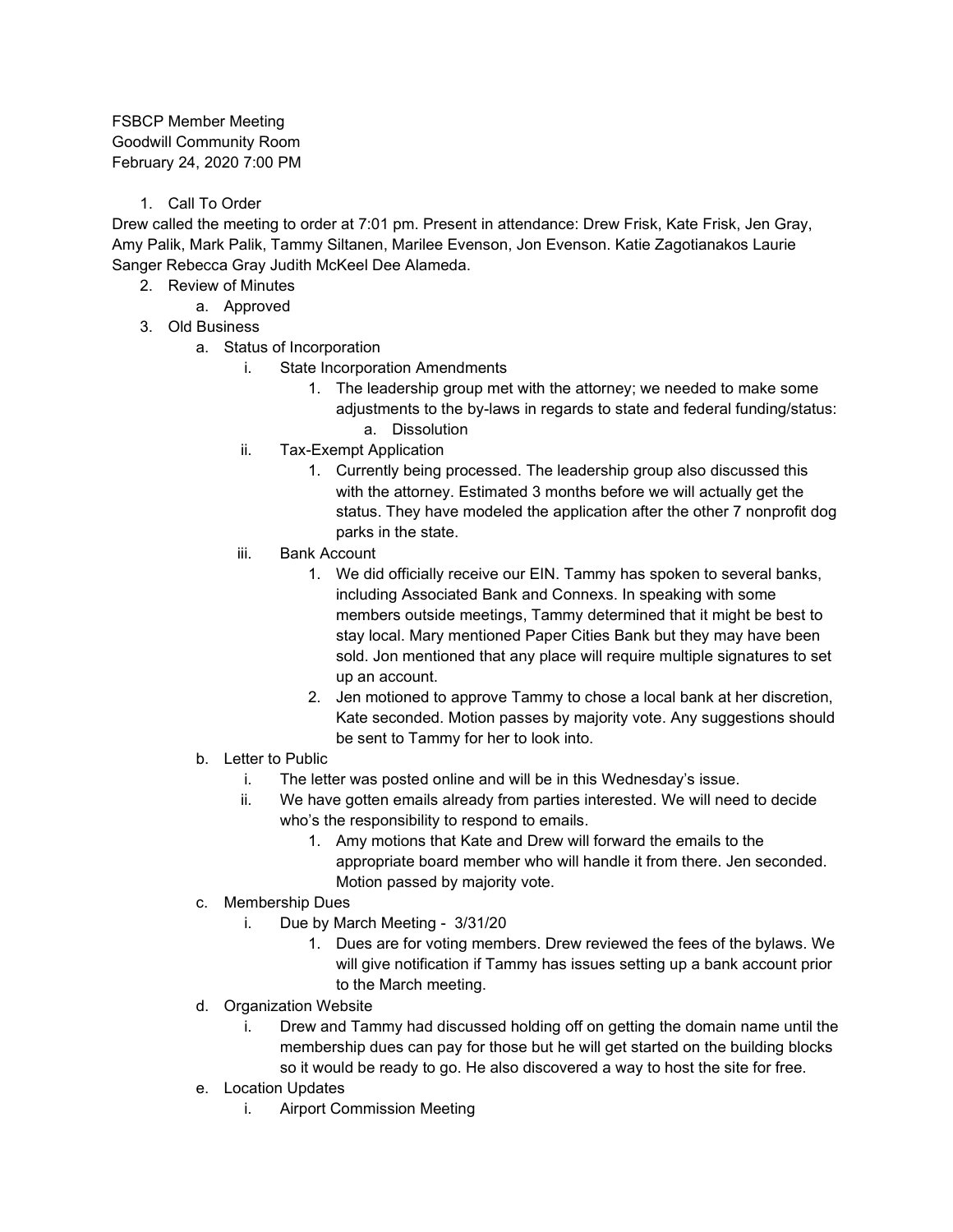- 1. Drew read Jamie's update stating that she did get in touch with the mayor and he is putting us on the meeting for the March commission. He did state that there would probably be no back and forth, the airport is liking to assign someone to work with us individually to get all questions on both sides answered.
- ii. Town Chair Responses
	- 1. Amy reached out to Jon for Biron who joined us for the meeting:
		- a. Jon states that he is here to learn more about our group and where we are in our planning process. Discussed purchasing vs leasing, size, parking availability, state laws regarding liability, grants, fencing, and land types. Based on his notes he will be able to go back to Biron to get some people thinking about what they'd have to offer.
		- b. He said Biron has limited holdings, the business park is privately owned. There is over 200 acres there, even with new companies coming in, and there would be a possibility to put some of the land aside. He would be able to speak with the owner about working a deal.
		- c. There's also the possibility of undeveloped cranberry land north of the water tower on Eagle Rd right before the mill. Marilee said the property is possibly a little wet but they haven't been out here in while.
		- d. Any dealings with Biron would include in a lease agreement that Biron would help with funds and relocation if a break would have to happen.
	- 2. Seneca was not interested
	- 3. Sigal was interested but nothing came of bringing the letter up in their meeting.
	- 4. Left message Port Edwards
	- 5. Did not contact Grand Rapids per Jamie
	- 6. Have not reached out to mills yet.
- iii. Whitrock Site
	- 1. No updates
- iv. County U Location
	- 1. No updates
- f. Committees
	- i. Committee Members
	- ii. Committee Chairs
		- 1. Can hold off due to how close we are to membership dues. If you have an interest in a committee, reach out to Kate so she can compile lists for the next meeting.
- g. Fundraising
	- i. Wood County Humane Society Run/Walk May 9, 2020
		- 1. Attorney said that we can begin fundraising efforts as he is sure we will have our nonprofit status by the end of the year.
		- 2. Amy typically has a booth for her home business but she would give up the booth to us. Having t-shirts or other merch to sell as well as info to hand out.
	- ii. Other fundraising ideas and suggestions